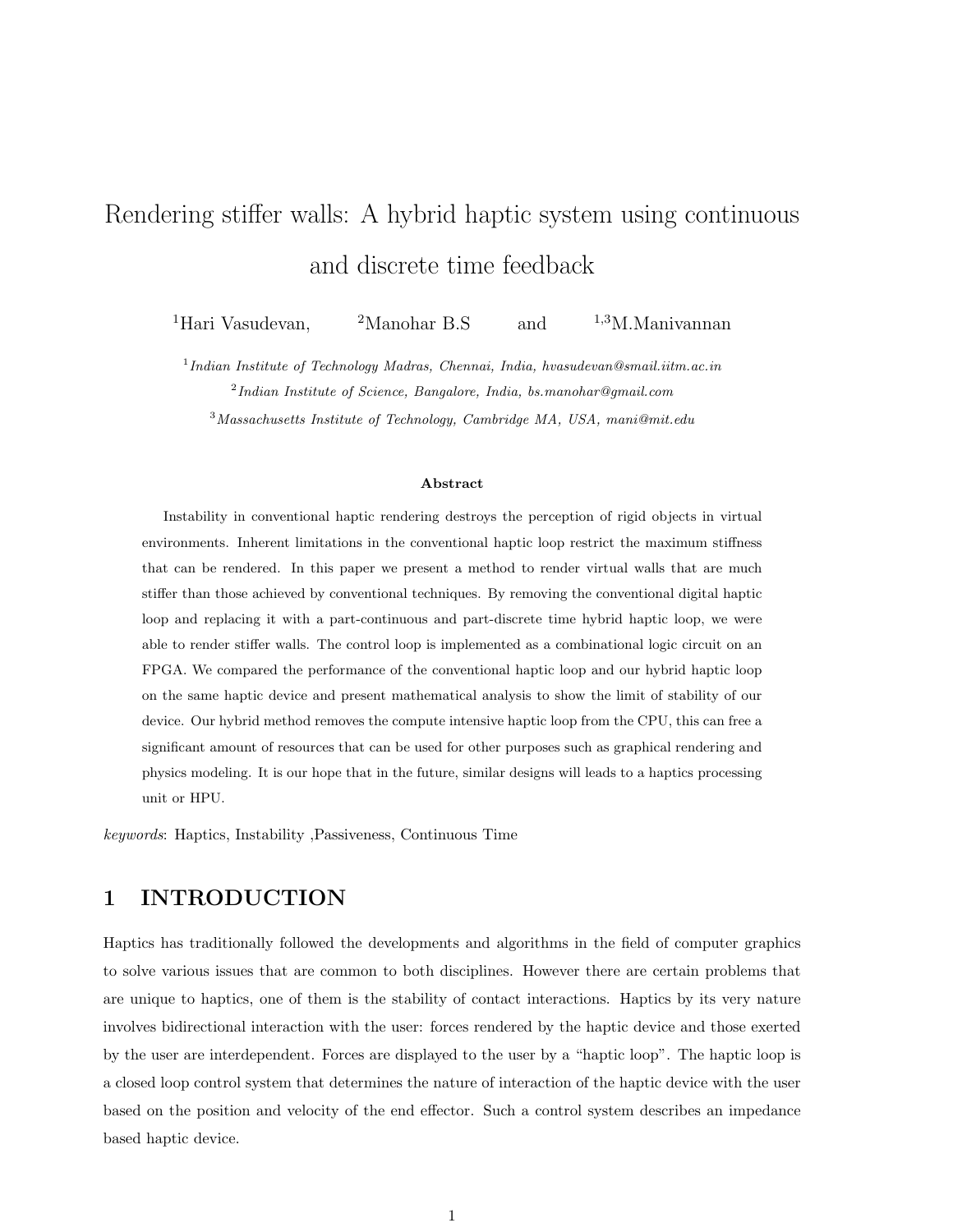Most of the haptic devices use a digital haptic loop, which inherently suffers from quantization both temporally and spatially. This limits the maximum stiffness of the virtual surface that can be rendered. On contact with the virtual surface, the force rendered is very often controlled by the force law  $F = k\Delta x - Bv$ .  $\Delta x$  is the depth of penetration into the surface and 'v' is the velocity of the haptic device. The multiplier 'k' controls the stiffness of the virtual surface being rendered. In order to render a rigid surface, we would like as high a stiffness possible. However arbitrarily increasing the gain  $k$ results in non-passivity of the haptic loop. This manifests itself as buzzing of the haptic device and destroys the realism of the environment.

We present new method of implementation of the haptic loop that increases the maximum stiffness that can be achieved by the haptic device. We eliminate the temporal quantization present in the conventional haptic loop by running it in continuous time. Another advantage of our hybrid system is that it frees the computer from the typical update rate(1Khz) of the rendered haptic force. This significantly frees the computational resources for other tasks such as graphics.

In the next section we present a brief review of the literature on the stability haptic loops. We then describe our system and compare its design with the conventional haptic loop. We then proceed to describe the implementation of the system and present the experimental results. This is followed by a short discussion on results and future work planned.

# 2 Previous Work

Literature on the stability of haptic devices has been mostly limited to the analysis and modification of digital haptic loops. [1] investigated the stability of Haptic interaction and derived a condition for the stability of the haptic device based on considerations of sampling rate of the controller. [2] extended this criterion to include the effects of position quantization. Their treatment of the instability problem involved the coulomb friction present in the haptic device.[3] recognize that passive analog control laws need not necessarily translate to stable digital control laws and derive conditions for such an analog control law to successfully be transformed into a stable digital one. [4] describe energy leaks caused due to the Zero Order Hold inherent in digitally sampled control systems and present control strategies to create the illusion of a passive system to the user.[5] presented a theoretical analysis of the passivity of the stiff wall and in 2004, [6] provided a condition the haptic device must satisfy to exhibit passive behavior. [7] present a "Passivity Observer" and "Passivity Controller" method to track energy movements in haptic interactions with the user and to dissipate the excess energy if it tends to cause active behavior in the system. [8] explore the use of a multi-rate controller to reduce the ZOH effect in haptic devices and present a mathematical analysis of the same. A more recent paper by [9] accounts for inertia, viscous, and Coulomb friction of the device to the amplifier delay, sampling rate, encoder resolution, and controller stiffness. It also delineates areas of passive, locally stable, limit cycles and unstable behavior of the haptic device. The work on continuous time haptic devices are far and few in between, [10] describe a haptic interface device with an analog circuit which exerts continuous-time impedance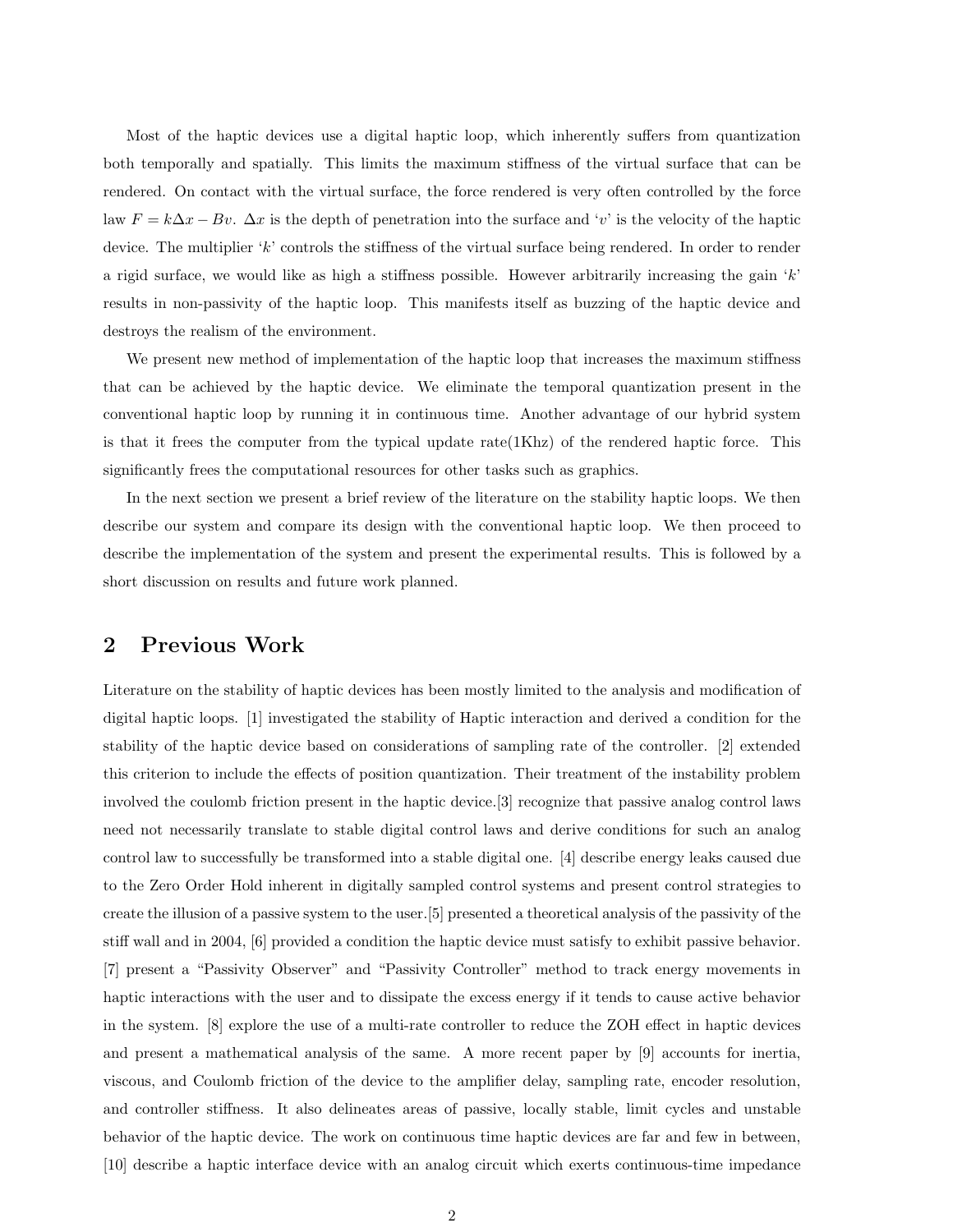

Figure 1: Diagram of our haptic control loop

within the sampling period of a conventional haptic loop. Though a continuous time circuit is used, it serves only to enhance the conventional digital loop. The continuous time loop is implemented using noise prone analog amplifiers and potentiometers. In contrast, our device makes use of asynchronous digital circuitry eliminating most noise problems. Our hybrid control loop also has the advantage that it eliminates the conventional haptic loop from the CPU. [11] seek to exploit the electrical characteristics of a DC motor to render virtual surfaces and interface it to virtual environments by means of "wave variables" and analog circuits alone. In our paper instead of exploiting the electrical characteristics of a DC motor, we use asynchronous digital circuits along with synchronous digital circuits which are readily available to obtain a comparable virtual wall stiffness.

# 3 Stability of Haptic Devices

Current haptic devices implement a discretised version of the force law:  $F = k\Delta x - Bv$ . As [3] explain, discretizing this force law need not result in a stable haptic loop. [1] express the stability of the discrete force law as the upper limit on the maximum stiffness that can be achieved by a virtual wall. This expression takes the form :  $k \leq \frac{2B}{T}$  where 'T' is the sampling period of the control loop. [2] derive a condition of passivity of the virtual wall considering the amplitude quantization in the measurement of position and state the limit of stability as  $k \leq min\{\frac{2B}{T}, \frac{2f_c}{\Delta}\}\$  where ' $f_c$ ' represents coulomb friction and '∆' represents the minimum measurable change in position.

The above conditions for stability apply only to digital control loops. We will be able to achieve higher values of  $k'$  and hence stiffer walls if we employ an analog control system to control interactions between the user and virtual environments. True analog control systems are continuous in both time and amplitude. However the continuity in amplitude comes at a price - noise. Noise limits the performance of any analog control system. It is seen that all continuous time implementation attempted so far [10] and [11] involve analog circuitry. If we can eliminate the noise problems we might be able to develop a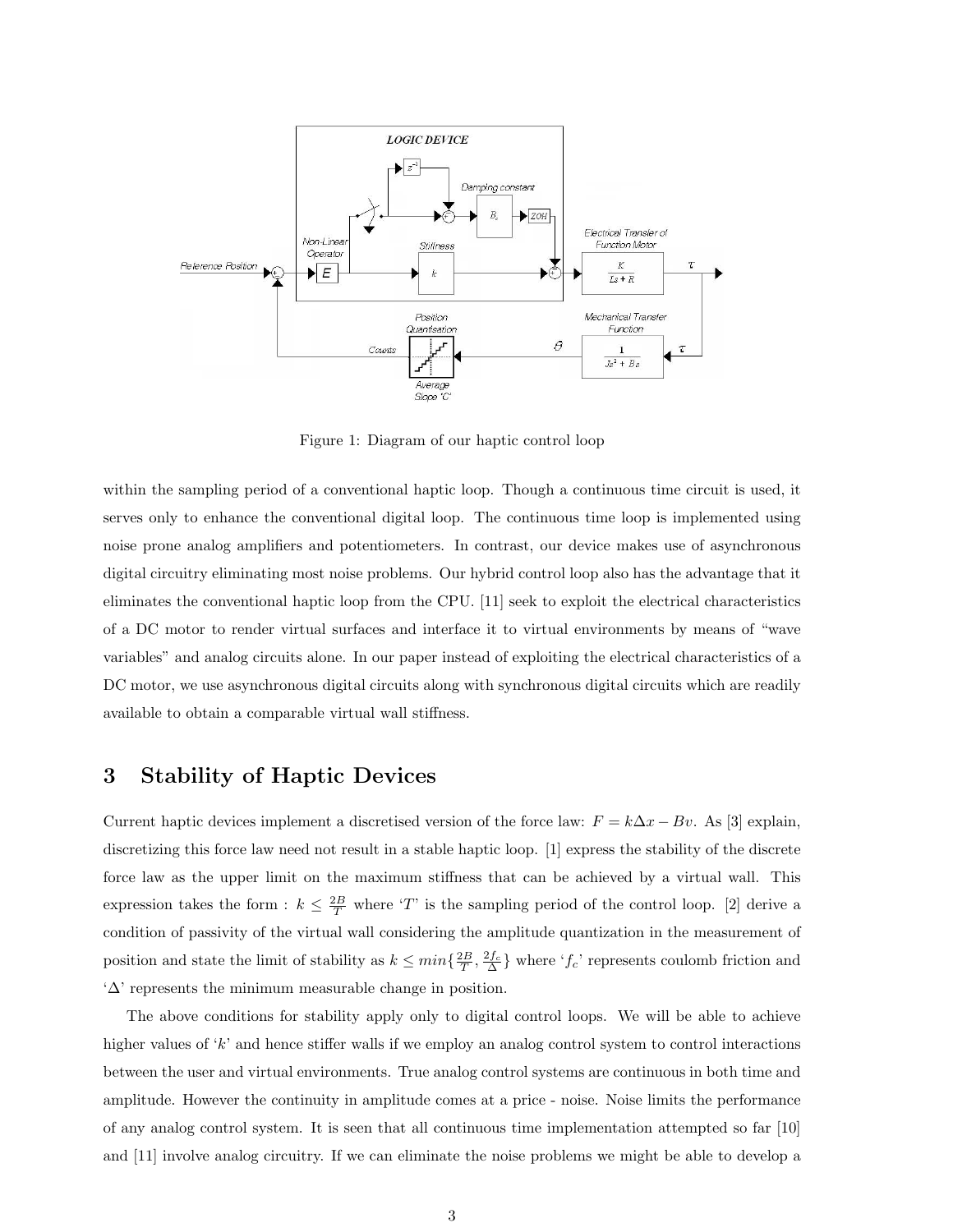high performance analog control loop for haptic devices.

We have designed and fabricated a rotational haptic device and we attempt to implement the control law  $\tau = k\Delta\theta$  in continuous time but with discrete amplitude feedback. Due to the rotational nature of the device, all linear parameters considered for the analysis of haptic devices have been replaced by their rotational counterparts.  $\tau$ ,  $\theta$ ,  $\omega$  represent the torque, angular position and angular velocity respectively. The second part of the control law  $B\omega$  is evaluated as done traditionally by sampling at various frequencies. We then proceed to implement the full control law  $\tau = k\Delta\theta - B\omega$  as a combination of continuous and discrete time systems. It is seen that this system is capable of rendering much stiffer than it is possible with the traditional sampled data control system. Figure 1 shows the block diagram of the haptic control loop that has been implemented. E is a nonlinear operator given by:

$$
E = \begin{cases} 1, & \text{Input} \leq 0; \\ 0, & \text{Input} > 0 \end{cases} \tag{1}
$$

Here constants  $K, L, R$  are the Torque Constant, Inductance, Resistance of the motor respectively. The quantities J, B,  $\tau$  are the Moment of Inertia, Mechanical Damping and Torque of the motor respectively.

# 4 Experimental Haptic Device

#### 4.1 Our Haptic device

The haptic device consists of a Maxon RE29MAX - 226792 motor coupled to an 1024 cpr encoder. The shaft of the motor drives a larger wheel giving us a seven fold torque magnification. A picture of the experimental setup is shown in Figure 2.



Figure 2: Picture of the haptic device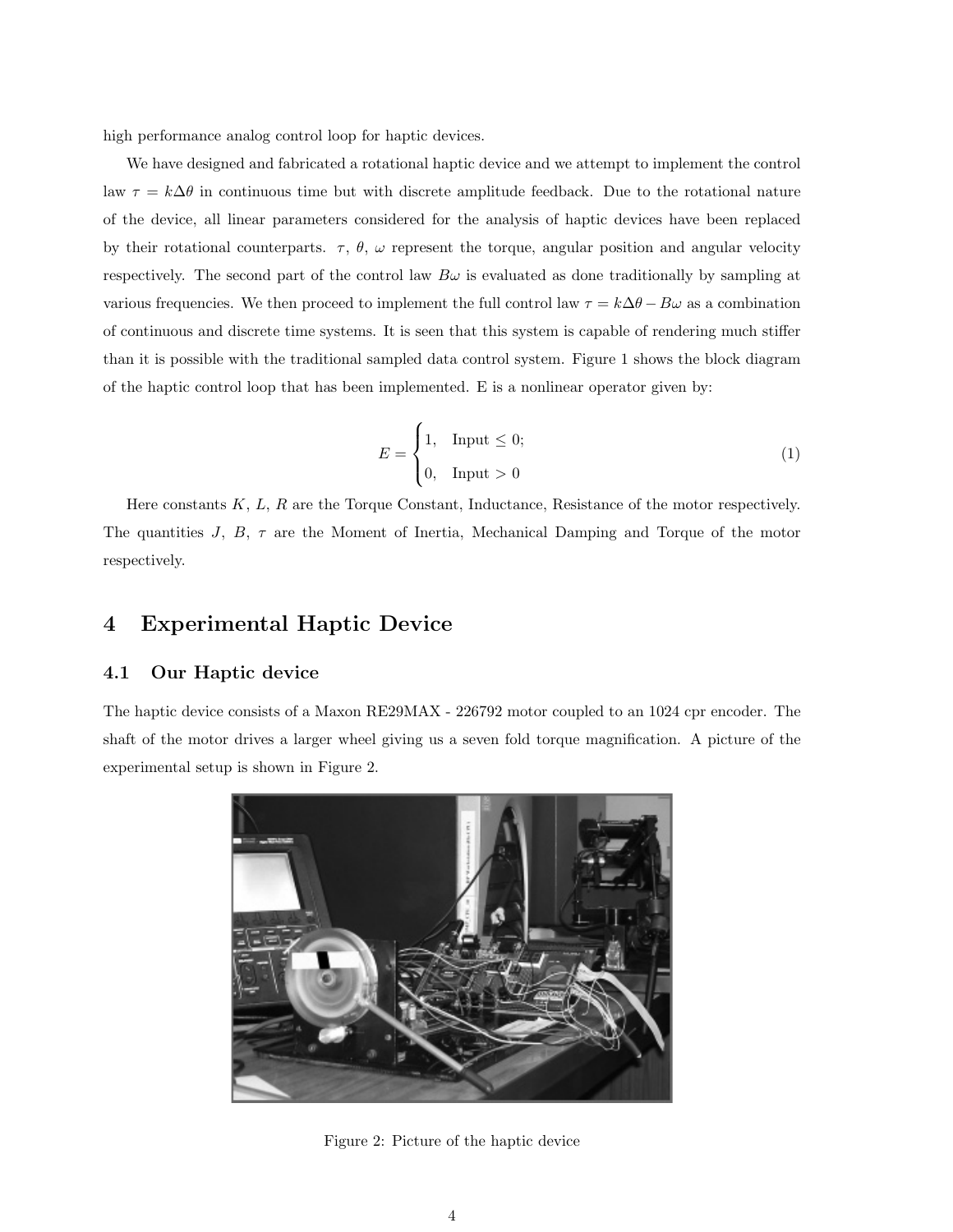The control loop is completed using an Altera-Flex10K20RC240-4 FPGA. The control equation is evaluated in two parts both of which are evaluated simultaneously. We evaluate

$$
\tau_1 = k \Delta \theta \tag{2}
$$

where  $\Delta\theta = (\theta - \theta_{ref})$  Here  $\theta$  is the position of the motor shaft obtained from the quadrature signals from the encoder.  $\theta_{ref}$  is the position of the virtual wall which is specified by the user. The second part of the equation,

$$
\tau_2 = B\omega \tag{3}
$$

is evaluated using simple backward differences. The Equations 2 and 3 are evaluated using single step(no clock) digital multipliers. All numbers are held in 12 bit locations. The result of any multiplication is therefore a 24 bit result. Since the motor control, pulse width modulator, has a maximum resolution of 12 bits, we truncate the result by eliminating the higher 12 bits. This does not affect the performance of the device because it was seen that the result often occupied only the lower 12 bits.

It is important to note that Equation 2 is evaluated asynchronously and it is this mode of operation that enables our device to render stiffer walls than is possible with conventional loops. In the course of our investigation we found that it was not possible to evaluate a velocity term asynchronously from position data. Hence Equation 3 requires sampled data. The velocity is therefore obtained by backward differences by evaluating

$$
\omega = \theta_n - \theta_{n-1} \tag{4}
$$

The characteristic division by the sampling period  $T$  is not performed as Equation 4 is adequate to obtain a velocity estimate. In a final step we combine the results of Equation 2 and Equation 3 to form

$$
\tau = \tau_2 + \tau_3 \tag{5}
$$

$$
=k\Delta\theta-B\omega\tag{6}
$$

The equation with the nonlinearity is:

$$
\tau_n = \begin{cases} 0, & \Delta\theta < 0; \\ k\Delta\theta - B\omega, & \Delta\theta \ge 0. \end{cases} \tag{7}
$$

We also note the fact that this equation is also bounded by a region of saturation, which means that the final output torque is:

$$
\tau = \begin{cases} \tau_n, & \tau_n < 265 \text{mNm}; \\ 265 \text{mNm}, & \tau_n \ge 265 \text{mNm}. \end{cases}
$$
 (8)

Here 265mNm corresponds to the maximum stall torque of the motor which is achieved at 100% duty cycle. This occurs when the calculated value of  $\tau_n \geq 2^{12}$ .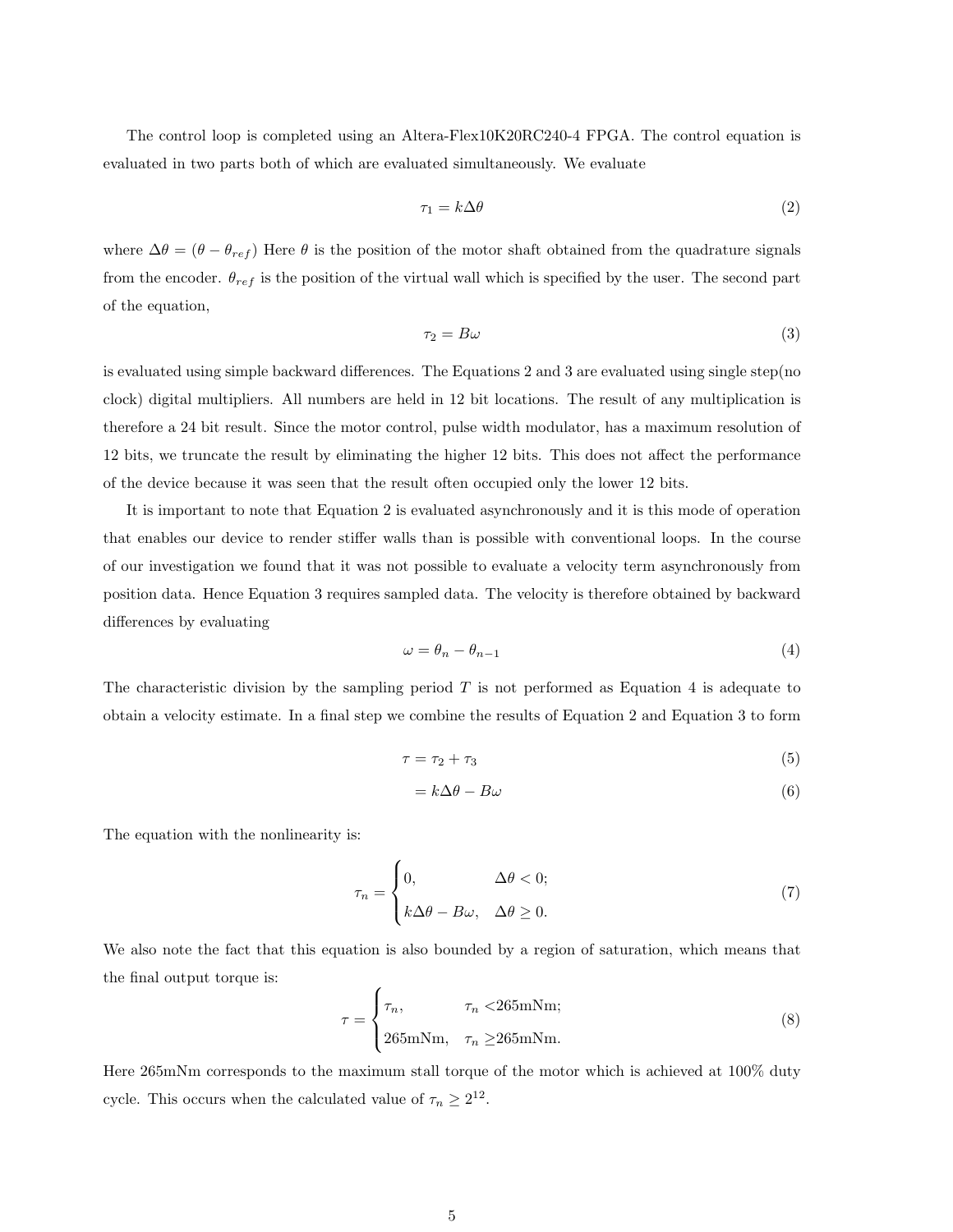

(a) Conventional haptic control system showing (b) Our hybrid haptic control system showing active behavior at the margin of stability,  $k =$  active behavior at the margin of stability,  $k =$  $2583.28Nm^{-1}$  $11624.769Nm^{-1}$ 

Figure 3: Comparison of haptic loops at B=0(only inherent motor damping is present)

#### 4.2 Conventional haptic device

The conventional haptic loop was also implemented for comparison with our haptic loop. To keep the mechanical parameters unchanged for the comparison, the same mechanical setup was used to implement the conventional haptic loop. However the FPGA was programmed to introduce a Zero Order Hold in the forward path. The hold time of the ZOH was varied in accordance with the sampling frequency desired.

## 5 Results

The results in this section have been arrived at by comparing our modified haptic loop and the conventional digital haptic loop. First we present the results of implementation of the conventional haptic loop. We subsequently compare the performance of the conventional and our modified haptic loop. The comparison is done on the basis of the maximum stiffness that can be achieved in a virtual wall simulation without either system showing active behavior.

Damping present in our haptic device was estimated using the conventional haptic loop. We use the expression [1]:

$$
K \le \frac{2(B+B_c)}{T} \tag{9}
$$

The device was found to be unstable for the following parameters  $K = 1372.36 N m^{-1}$  and  $T = 1ms$ . From this data we calculate the parameter  $B = 36.36 \times 10^{-3} N s m^{-1}$ 

While implementing the traditional haptic loop. The device was tested at various sampling frequencies the results of which are shown in Table 1. It can be seen from the table that at higher sampling frequencies a lower value of the computer damping  $B<sub>c</sub>$  is sufficient to stabilize the system.

Our proposed approach using the hybrid haptic loop was found to render passive virtual walls of stiffness of 11624.769 $Nm^{-1}$ . This result clearly shows that our hybrid system can render harder walls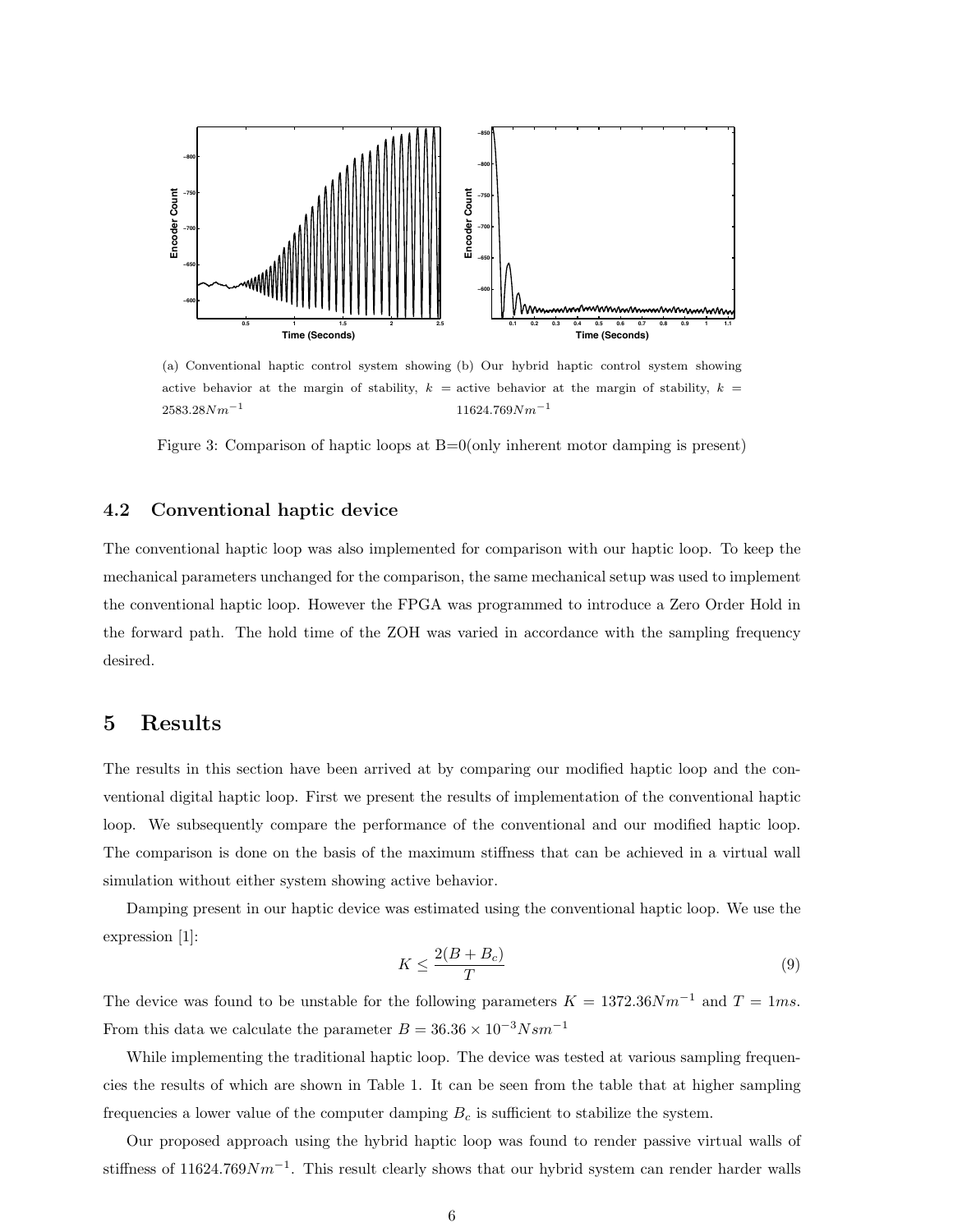Table 1: Limit of stability at different frequencies

| Frequency(Hz) $K(Nm^{-1})$ $B_c(Nsm^{-1})$ |         |        |
|--------------------------------------------|---------|--------|
| 600                                        | 2583.28 | 2.1527 |
| 1000                                       | 2583.28 | 0.9687 |

when compared to the conventional haptic loop(Refer Table 1). It is interesting to note that the hybrid system did not show unstable behavior at any  $k$  while the experiment as conducted. It settles into limit cycles at high wall stiffness, however it did not show growing oscillations. This may have been due to the fact that we could not set the stiffness to a value high enough to cause unstable behavior.

Figure 3(a) shows the response of the traditional system when instability just appears in the user's interaction with the virtual wall, here  $B_c = 0.9687 N s m^{-1}$ . It was not possible to record any unstable behavior in the hybrid system, Figure 3(b) shows the response of the device when it starts to exhibit limit cycle behavior. It is to be noted that the maximum stiffness of the wall achieved in case of our modified haptic system is far greater $(11624.769Nm^{-1})$  than that of the conventional haptic loop implementation $(2583.28Nm^{-1}).$ 

Experiments were also conducted to study the effect of computer damping  $B_c$ ' on the stability. It is to be noted that the term  $B\omega$  in Equation 7 is obtained by estimating backward differences at a certain sampling frequency. It was seen that the value of computer damping  $B<sub>c</sub>$  did not affect the performance of the hybrid system to a great degree in the passive range of operation. The quantity  $B<sub>c</sub>$  was, however seen to effect the limit cycle behavior of the hybrid system in the non-passive region of operation. An increase in the parameter  $B<sub>c</sub>$  was seen to aggravate the problem of limit cycles. A video of the haptic device in action is available at the following url: http://apm.iitm.ac.in/biomedical/hari/rigidhaptics.wmv

## 6 Stability of the asynchronous haptic loop

We now attempt to find the limit of stability of the analog section of the hybrid haptic loop. The equations controlling the response of a DC motor are:

$$
\tau = K \times i \tag{10}
$$

where  $\tau$  is the torque produced by the armature current i. The mechanical balance of torques on the rotor yields:

$$
J\frac{d^2\theta}{dt^2} + B\frac{d\theta}{dt} = \tau\tag{11}
$$

where  $\theta$  is the angular position of the rotor. An analysis of the electrical circuit involving the motor inductance 'L'and armature resistance ' $R$ ' gives us:

$$
L\frac{di}{dt} + Ri = V - K\frac{d\theta}{dt}
$$
\n(12)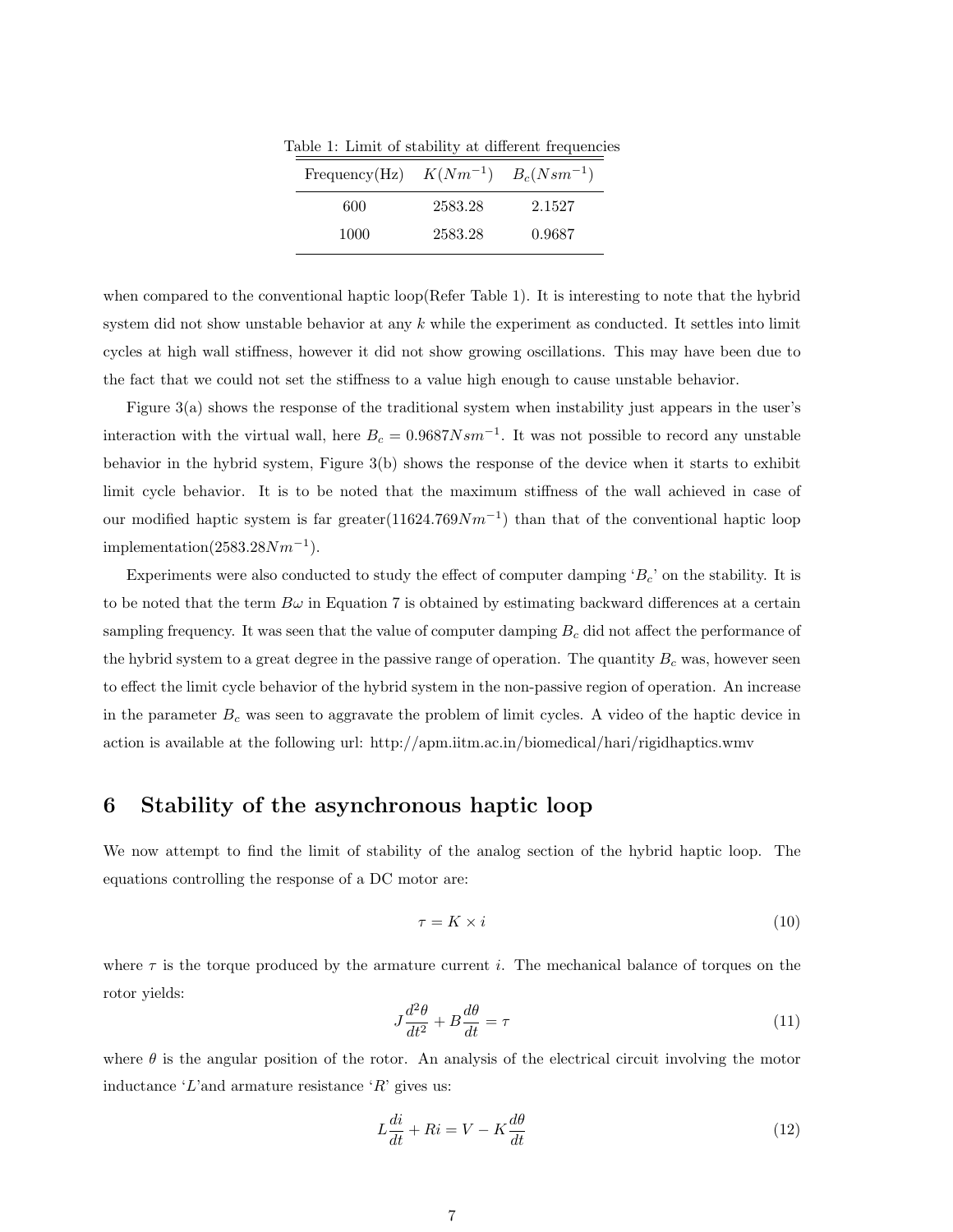In virtual wall implementations the motors in the haptic device are used either in stall or near stall conditions we approximate equation 12 to:

$$
L\frac{di}{dt} + Ri = V\tag{13}
$$

Using equation 10 in equation 13 we obtain:

$$
\frac{L}{K}\frac{d\tau}{dt} + \frac{R}{K}\tau = V\tag{14}
$$

Employing the laplace transform and assuming all initial conditions to be zero:

$$
\frac{\tau(s)}{V(s)} = \frac{K}{Ls + R} \tag{15}
$$

Similarly equation 11 transforms into:

$$
\frac{\theta(s)}{\tau(s)} = \frac{1}{Js^2 + Bs} \tag{16}
$$

Equations 15 and 16 allow us to construct the haptic control loop as shown in Figure 4.



Figure 4: Analog section of the haptic loop

The parameter  $k$  controls the stiffness of the virtual wall. We analyze the stability of the haptic loop as the highest value that can be assigned to this parameter. Constructing the forward transfer function  $GH(s)$  gives:

$$
GH(s) = \frac{k \times K}{JLs^3 + (BL + RJ)s^2 + BRs}
$$
\n
$$
\tag{17}
$$

It is seen that there exist no poles in the RHS of the s plane for this equation 17. Hence to ensure stability there should be no clockwise encirclements of the point -1 in the s plane. Figure 5 shows an exaggerated plot with clockwise encirclement of the point -1. The condition for non-encirclement occurs at:

$$
\omega = \sqrt{\frac{RB}{JL}}\tag{18}
$$

using this result the corresponding condition on  $k'$  will be:

$$
\frac{kK}{(BR + RJ)\frac{BR}{JL}} \le 1\tag{19}
$$

After some algebra this reduces to:

$$
k \le \frac{BR}{K} \left[ \frac{1}{\tau_m} + \frac{1}{\tau_e} \right] \tag{20}
$$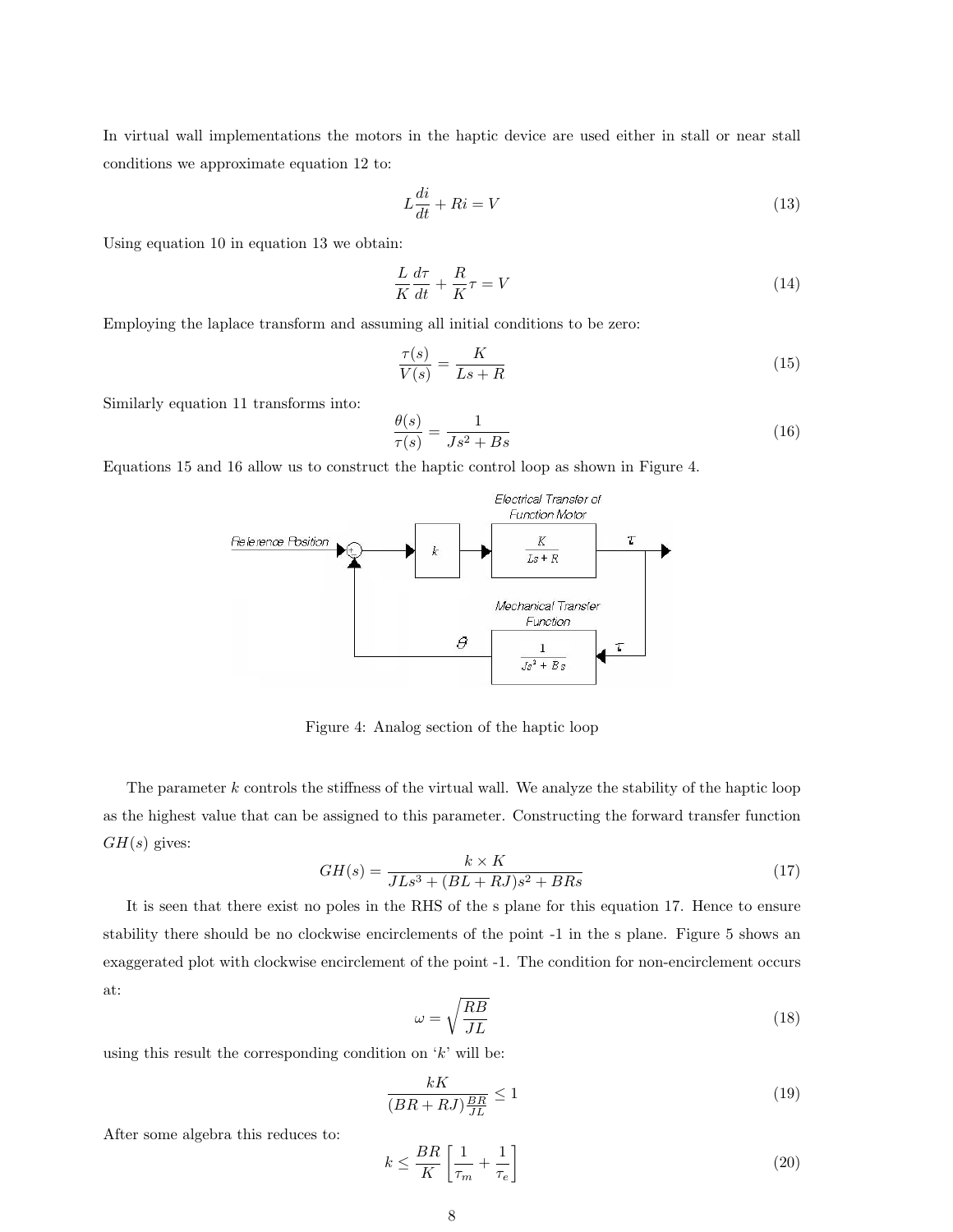

Figure 5: An exaggerated plot of  $GH(s)$  with a clockwise encirclement of the point -1

where  $\tau_m = \frac{J}{B}$  and  $\tau_e = \frac{L}{R}$  which are the electrical and mechanical time constants of the system.

Using this equation 20to evaluate the we evaluate the limit of stability of our system. For  $B =$  $36.36 \times 10^{-3} N s m^{-1}, R = 9.61 \Omega, \tau_e = 87.304 \times 10^{-6} s$  and assuming  $\tau_m \gg \tau_e$ , we obtain the limit on  $k = 75.514 \times 10^3 N m^{-1}$ . Because this value of k is very large, it is not surprising that we did not find any unstable behavior of the virtual wall during the course of the experiment. Our hybrid system exhibits limit cycles beyond  $k = 11624.769Nm^{-1}$  on account of the resolution of the encoders.

# 7 Discussion

In the previous section we have shown that our hybrid haptic loop has better performance than conventional haptic loops. Not only did we achieve stiffer walls but also offloaded the force computations to the logic device. It is apparent that freeing the computer of this burden will allow it to use its resources for other compute intensive tasks like graphical rendering, physics modeling etc. We also note that the logic device was instrumental in ensuring fast and noise free performance of the system. Any logic device also has the advantage that it can be interfaced in a very convenient manner to a digital computer. Therefore any changes in stiffness or damping can be easily implemented. Perhaps the only drawback of using the logic device based system is the amplitude quantization that is required for numerical operations. In general, haptic devices use encoders for the purpose of position feedback. These encoders by their very nature cause amplitude quantization of the absolute shaft position. Therefore the performance of any system is more dependent on the amplitude quantization in the encoder than the logic device.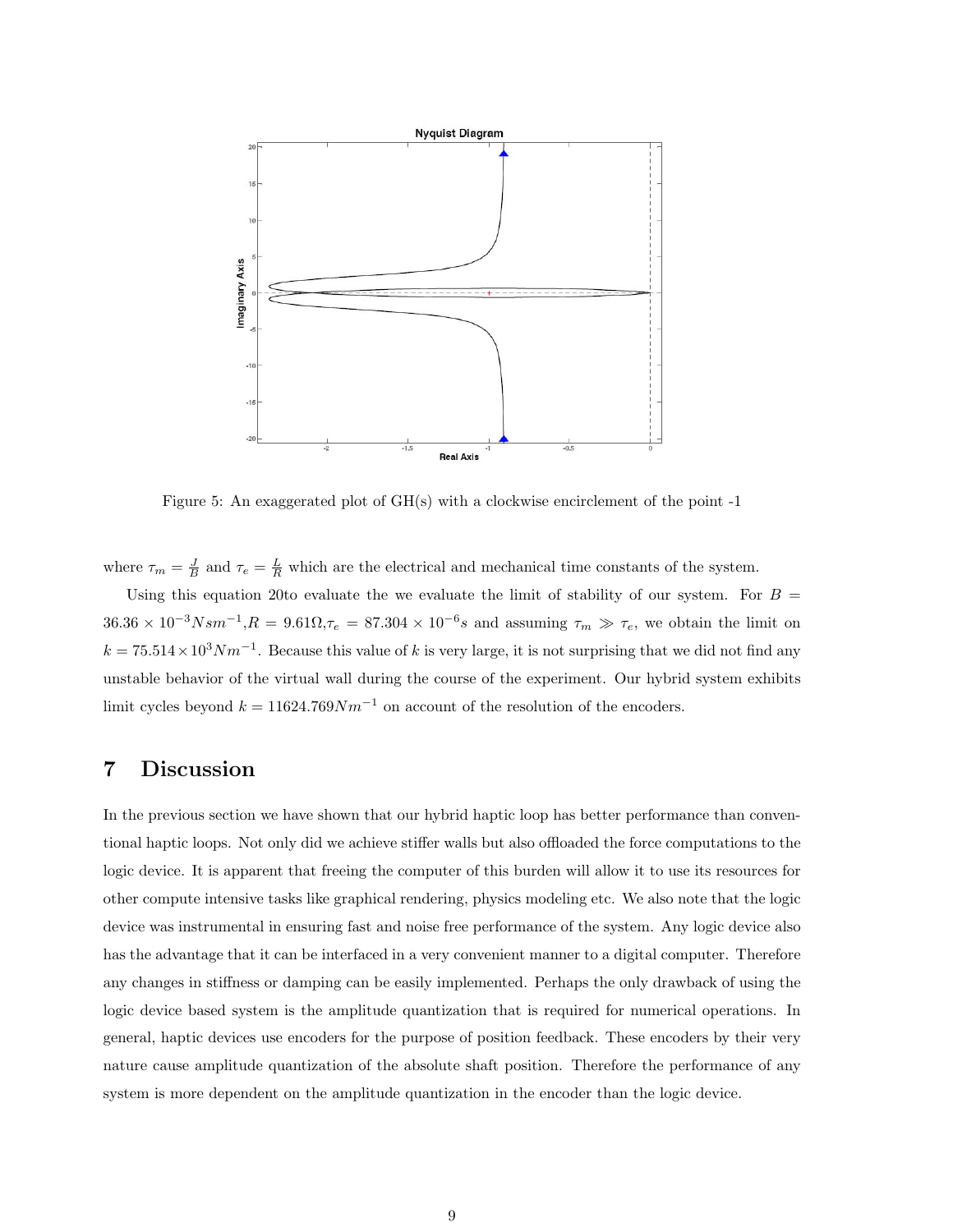### 8 Future Work

This hybrid method of implementing the haptic loop opens up many exciting avenues of research. A logical extension of our work is the development of two and three dimensional haptic devices employing similar control systems. We are also exploring implementation of other control paradigms, an interesting problem is the Passivity Controller and Passivity Observer algorithm [7], it is to be investigated whether the use this algorithm can further increase the maximum stiffness of the virtual wall. It is our assumption that research on such continuous time implementations of haptic control systems will eventually result in the development of a Haptics Processing Unit or HPU.



Figure 6: Responses of integrate-and-fire type units.

# REFERENCES

- [1] Margaret Minsky, Ouh-Young Ming, Oliver Steele, Frederick P. Brooks Jr., and Max Behensky, "Feeling and seeing: issues in force display", in SI3D '90: Proceedings of the 1990 symposium on Interactive 3D graphics, New York, NY, USA, 1990, pp. 235–241, ACM Press.
- [2] Abbott and Okamura, "Effects of position quantization and sampling rate on virtual-wall passivity", IEEE Transactions on Robotics, vol. 21, no. 5, 2005.
- [3] Brian E.Miller, J.Edward Colgate, and Randy A.Freeman, "Passive implementation for a class of static nonlinear environments in haptic display", in IEEE International Conference on Robotics and Automation. 1999, IEEE.
- [4] Gillespie and Cutkosky, "Stable user-specific haptic rendering of the virtual wall", ASME Dynamic Systems and Control, vol. 58, no. Cutkosky96, pp. 397–406, 1996.
- [5] J. Edward Colgate, Paul E. Grafing, Michael C. Stanley, and Gerd Schenkel, "Implementation of stiff virtual walls in force-reflecting interfaces.", in VR, 1993, pp. 202–208.
- [6] Miller, Colgate, and Freeman, "On the role of dissipation in haptic systems", IEEE Transactions on Robotics, vol. 20, no. 4, 2004.